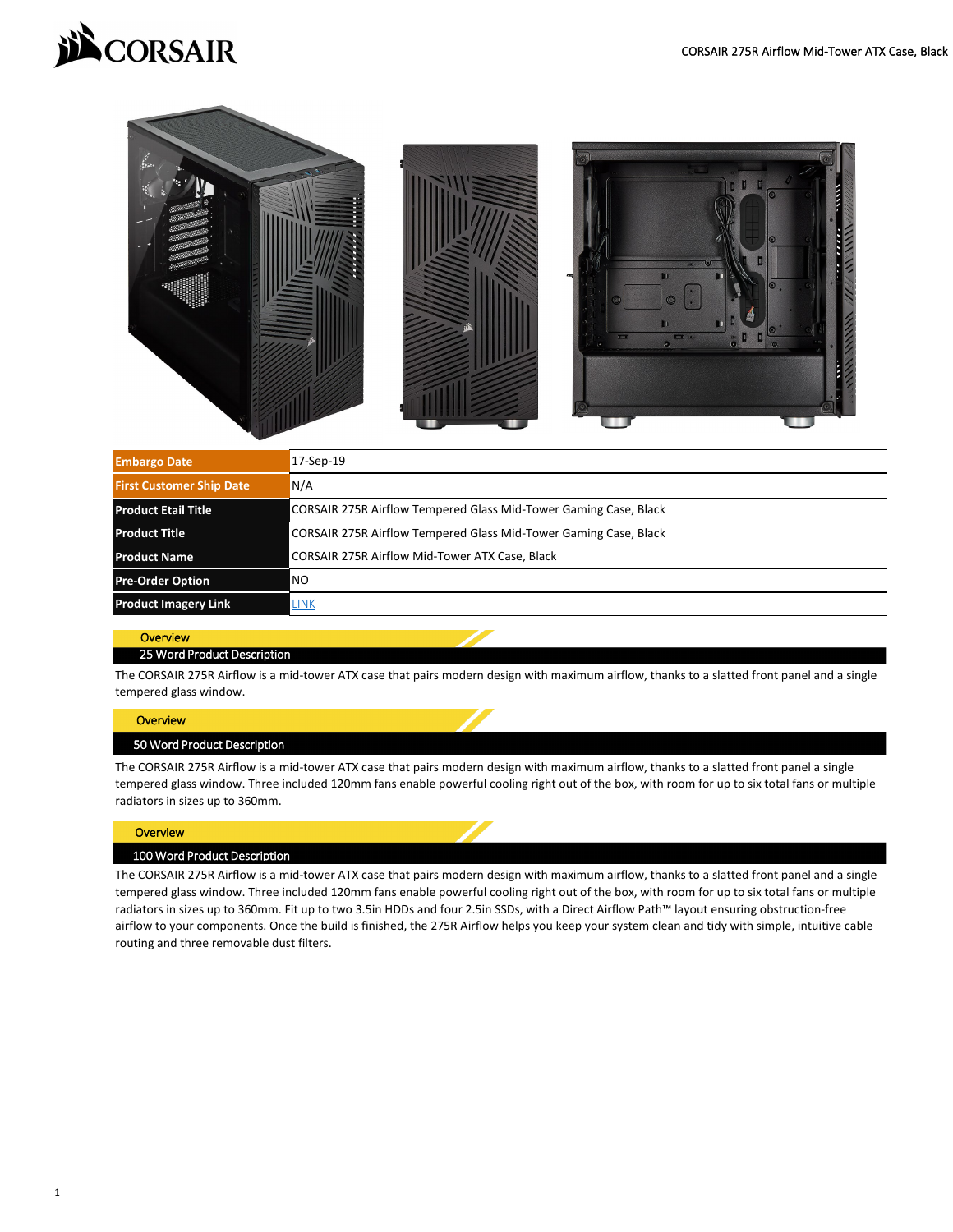

Mid tower ATX Case, Airflow case, CORSAIR case, ATX case, ATX computer case, Computer case, Computer tower, Desktop case, Mid tower case, PC atx case, Tempered glass case, High Airflow case, Minimalist pc case

| Style 1             |                                                                                                                                                                 |
|---------------------|-----------------------------------------------------------------------------------------------------------------------------------------------------------------|
|                     | • A slatted front panel design allows ample airflow into your system for more efficient cooling.                                                                |
|                     | • Clean and modern styling, with an angled ventilation pattern and a transparent tempered glass side panel that<br>provides a window into your system.          |
|                     | • Includes three 120mm cooling fans for powerful airflow out of the box.                                                                                        |
|                     | • Room to install up to 6x 120mm cooling fans or multiple radiators in sizes up to 360mm.                                                                       |
|                     | • Drive trays accommodate up to two 3.5in HDDs and two 2.5in SSDs, with two additional 2.5in mounts.                                                            |
|                     | • Direct Airflow Path™ ensures an obstruction-free layout that channels cool air to your PC's hottest                                                           |
|                     | • Intuitively placed cable routing channels and tie-downs make for simple and tidy cabling that helps optimize<br>airflow.                                      |
|                     | • Removable dust filters in the front, roof, and floor keep your system clean after the build is finished.                                                      |
| Style 2             |                                                                                                                                                                 |
|                     | . High Airflow Front Panel: Slatted front panel design allows ample airflow into your system for more efficient<br>cooling.                                     |
|                     | • Clean and Modern Styling: Complete with an angled ventilation pattern and a transparent tempered glass side<br>panel that provides a window into your system. |
|                     | . Three 120mm Cooling Fans Included: For powerful airflow out of the box.                                                                                       |
|                     | . Versatile Cooling Options: Room to install up to 6x 120mm cooling fans or multiple radiators in sizes up to<br>360mm.                                         |
|                     | • Expansive Storage: Drive trays accommodate up to two 3.5in HDDs and two 2.5in SSDs, with two additional<br>2.5in mounts.                                      |
|                     | • Direct Airflow Path <sup>TM</sup> : An obstruction-free layout channels cool air to your PC's hottest components.                                             |
|                     | • Easy Cable Routing: Intuitive routing channels and tie-downs make for simple and tidy cabling that helps<br>optimize airflow.                                 |
|                     | • Removable Dust Filters: Three filters in the front, roof, and floor keep your system clean after the build is<br>finished.                                    |
| <b>Search Terms</b> |                                                                                                                                                                 |

|--|

2